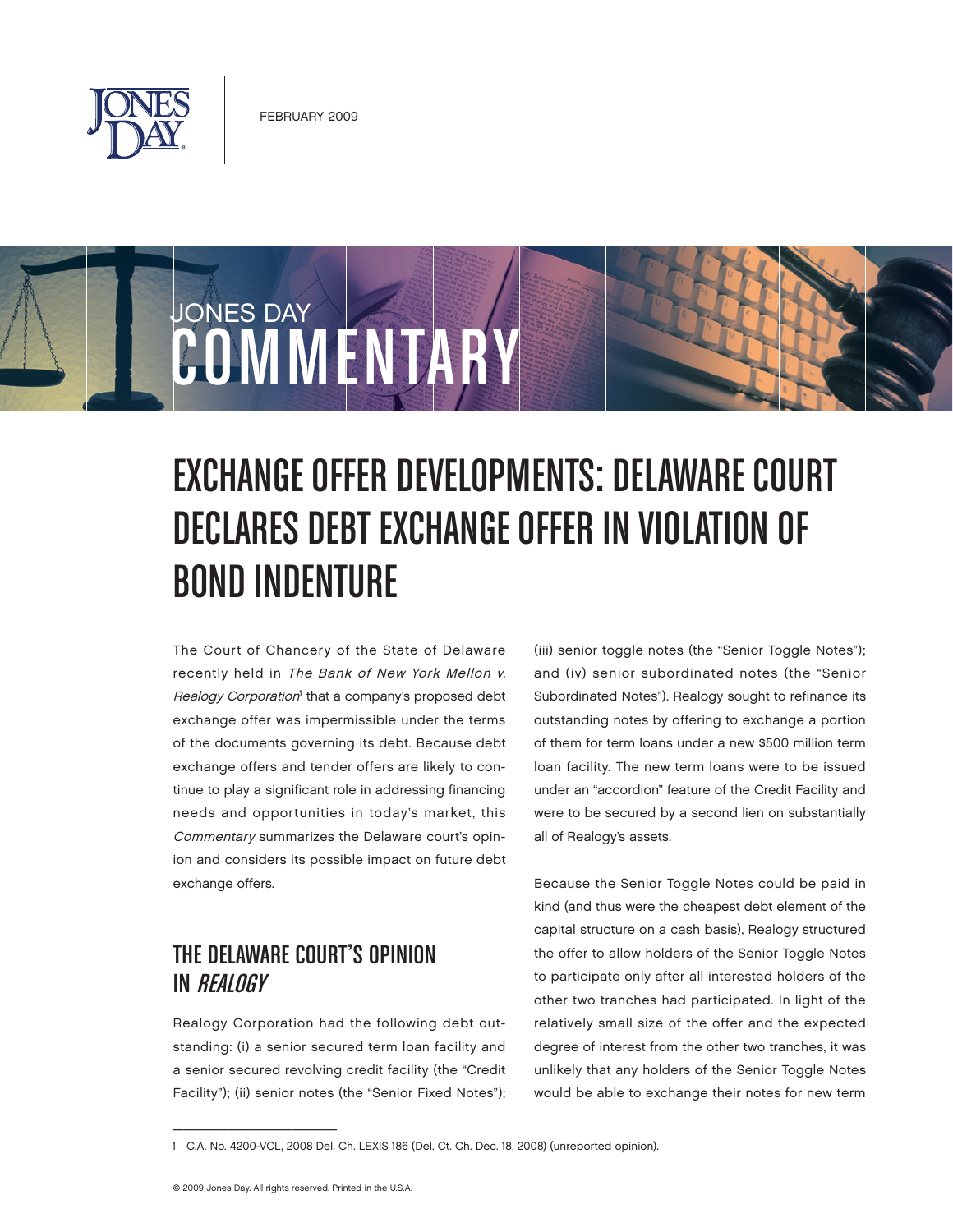loans. As a result, because the new term loans were to be secured by second liens under the Credit Facility, the proposed exchange offer would have allowed the Senior Fixed Notes to effectively become senior to the Senior Toggle Notes and the Senior Subordinated Notes to "leapfrog" in priority over the Senior Toggle Notes.

The trustee under the indenture sued Realogy on behalf of holders of the Senior Toggle Notes, alleging that the exchange offer breached the indenture. Because certain terms of the indenture relied upon terms of the Credit Facility, the question before the court was whether the exchange offer was permissible under the Credit Facility.<sup>2</sup> The trustee maintained that the exchange offer was impermissible under the Credit Facility because (i) the exchange offer allowed holders of notes to fund their commitments for new term loans with exchanged notes, even though the Credit Facility required "loans" to be funded in cash, and (ii) the new term loans were not "Permitted Refinancing Indebtedness" as defined in the Credit Facility.

The Delaware Court of Chancery rejected the trustee's first argument as "hyper-technical."3 The court concluded that the use of the word "loan" in the Credit Facility was not necessarily limited to loans made for cash, observing that "[t]here are many commercial examples of loans which are not funded in cash."4 The court was also unconvinced by the trustee's narrower contention that the word "loan," in the context of the Credit Facility's other terms, implied funding only in cash.<sup>5</sup>

The court, however, agreed with the trustee's second argument. As is typical of such facilities, the Credit Facility prohibited prepayment of the notes except, among other exceptions, with "Permitted Refinancing Indebtedness," that is, indebtedness the proceeds of which are used to refinance the indebtedness in question. The definition of "Permitted Refinancing Indebtedness" had an exclusion, however, for any new debt with "greater … security" than the refinanced debt. The proposed exchange offer, which contemplated

replacing unsecured notes with second lien term loans, would result in new debt with greater security than the refinanced debt and therefore be impermissible under the exclusion. But the exclusion itself had a carveout that allowed new security to be added to the refinancing indebtedness to the extent permitted under the Credit Facility's negative covenants. While those covenants generally prohibited liens on Realogy's property, they permitted liens created under the Credit Facility itself. Since the new term loans were to be issued under the "accordion" feature of the Credit Facility, Realogy contended that the liens were to be created under the Credit Facility and thus came within the carveout for additional security permitted by the definition of "Permitted Refinancing Indebtedness." The trustee responded that Realogy's interpretation would make the carveout so broad that the exclusion that it modified would itself be rendered meaningless.

The court observed that an interpretation of the exclusion to the definition of "Permitted Refinancing Indebtedness" that required nothing more than compliance with the covenants would add no substance to the definition. The exclusion would then be "mere surplusage."6 Because courts generally try to give meaning to every term of an agreement, the court reasoned that Realogy's interpretation should be disfavored. The court preferred the trustee's interpretation, which permitted the refinancing indebtedness to be secured only if the debt being refinanced could itself have been secured pursuant to the terms of the Credit Facility.<sup>7</sup>

### REALOGY'S IMPACT ON DEBT EXCHANGE OFFERS

Although the Delaware court did not allow Realogy to pursue its proposed refinancing structure and there is always a risk of litigation where one group of creditors may be adversely affected by a proposed transaction, the court's reasoning may actually facilitate debt exchange offers by companies

 $\frac{1}{2}$  ,  $\frac{1}{2}$  ,  $\frac{1}{2}$  ,  $\frac{1}{2}$  ,  $\frac{1}{2}$  ,  $\frac{1}{2}$  ,  $\frac{1}{2}$  ,  $\frac{1}{2}$  ,  $\frac{1}{2}$  ,  $\frac{1}{2}$  ,  $\frac{1}{2}$  ,  $\frac{1}{2}$  ,  $\frac{1}{2}$  ,  $\frac{1}{2}$  ,  $\frac{1}{2}$  ,  $\frac{1}{2}$  ,  $\frac{1}{2}$  ,  $\frac{1}{2}$  ,  $\frac{1$ 

<sup>2</sup> One of the holders of Senior Toggle Notes also party to the complaint against Realogy contended that the exchange offer amounted to a fraudulent transfer. The court did not address that claim.

<sup>3</sup> 2008 Del. Ch. LEXIS 186, at \*23.

<sup>4</sup> Id.

<sup>5</sup> See id. at \*24-\*33. 6 Id. at \*40.

<sup>7</sup> See id. at \*41-\*42.